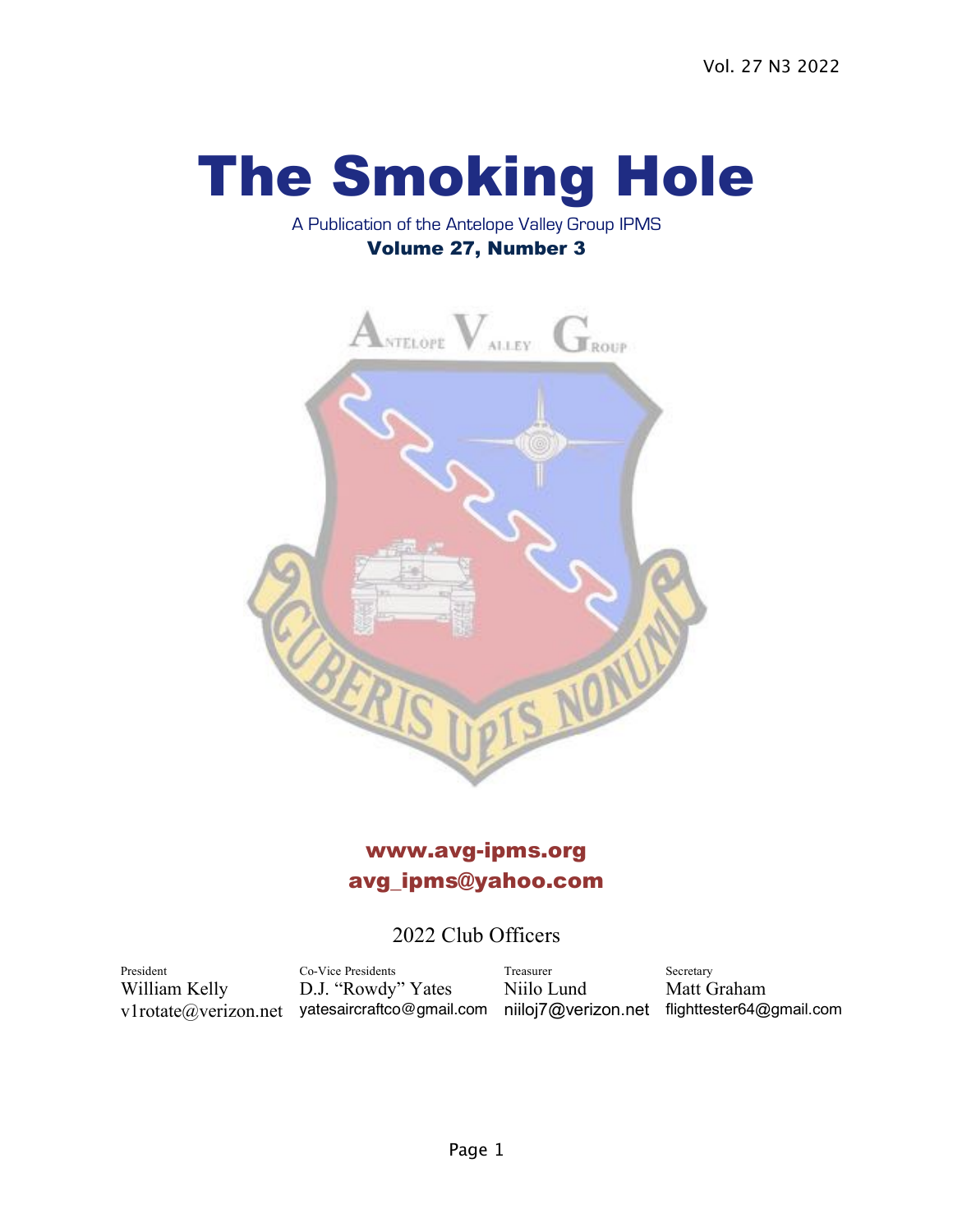## Club News and Business

## MARCH MEETING 1:00 - 4:00 pm MARCH 19, AT COUNTER OF THE BEANS NIILO'S HOUSE, LANCASTER (address will be in an e-mail).

### February Meeting General Meeting Notes:

We had another great meeting, this time at my house. Had our long-delayed "Here, Kitty, Kitty" contest, discussed plans for this year's Desert Classic and had an interesting and lively discussion on the possibility of encouraging the participation of Gundam modelers in the club.

#### Latest Club Status

Still looking for a permanent meeting venue. Rich R. contacted Hummel Hall in Rosamond (the club met there for a number of years during the late 'Aughts"). Unfortunately Rosamond Parks and Rec considers weekends "off hours" and wants an ungodly hourly rate, coupled with a \$500 deposit and insurance requirements, so doesn't look like a viable option. Veep Rowdy proposed a couple of options at restaurants he knows (one in Santa Clarita- which may be a bit far for our 'Northern" members). We did hold a couple of meetings a Coach's in Rosamond a number of years back when we first got booted from Hummel Hall. The search continues…

#### March Meeting

So, for the time being, we're still in, as Rich R. puts it, 'the Bedouin meeting strategy". Jay, Bill and I have all hosted and this month Niilo has volunteered. Nillo's house is in Lancaster (address forthcoming). Hope to see you all!

#### "Here, Kitty, Kitty" In-house Contest.

We had the second of our delayed in-house contests, "Here, Kitty, Kitty" (build something with a cat name or theme). We had a number of entries (one with a rather creative interpretation of the rules…). And the winner is… Jim B. with his Jaguar XK-E race car!



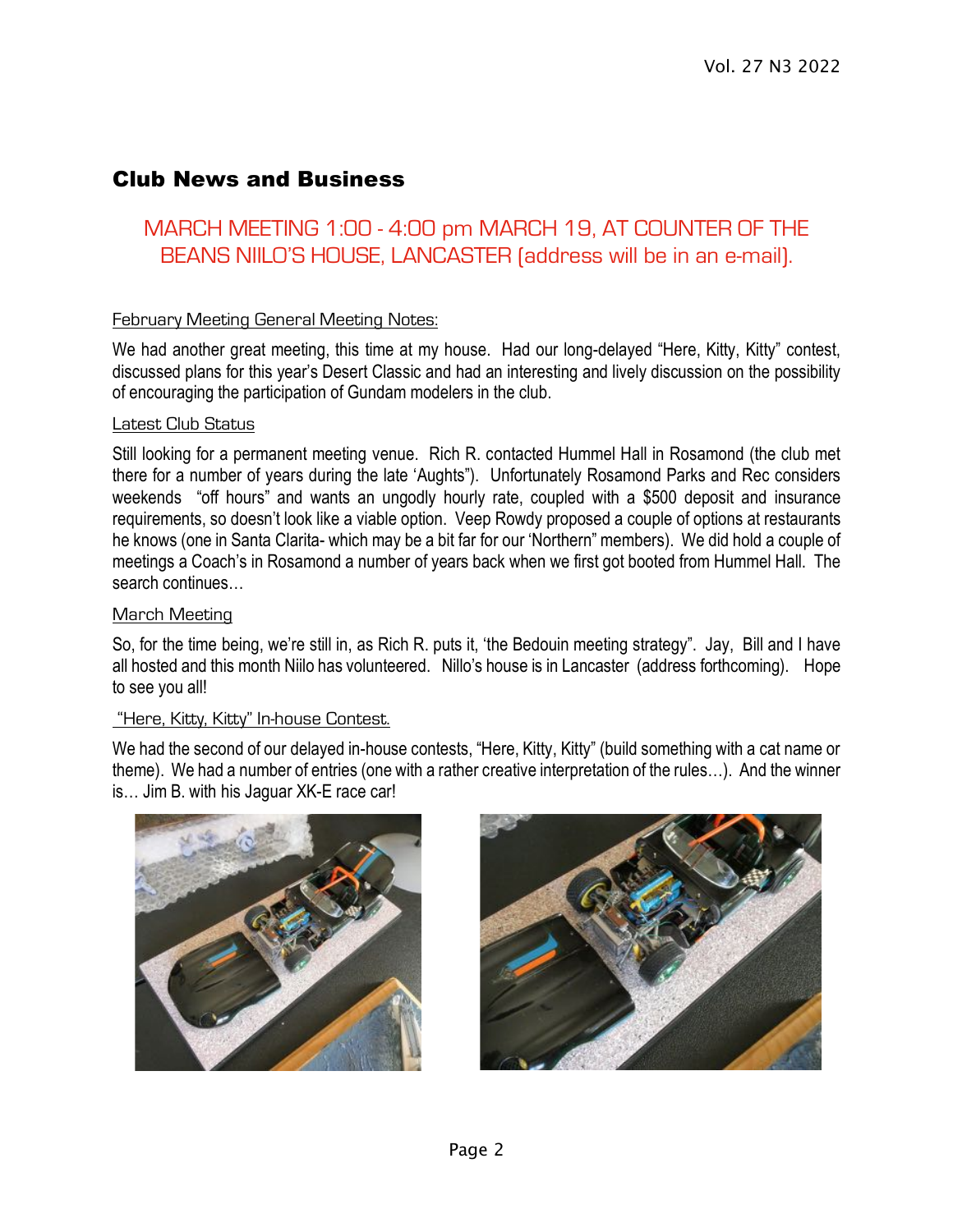Jim says he built this a number of years ago for therapy while convalescing from surgery. It's built from the old 1960's-vintage Revell XK-E roadster kit and employs several old-school detailing techniques. A truly beautiful model with an inspiring story behind it. Congrats on the well-deserved win!

#### Club Dues for 2022

Since we already have the contest awards, and are not incurring significant costs at the moment, we've decided to defer the 2022 dues until we've found a permanent meeting place. Dues will remain at \$36

#### 2022 Desert Classic

Discussed some contest planning items. Venue is still uncertain, but the AV College is still the preferred site. Since this is our third attempt at the contest, we chose "Third Times a Charm" as a theme (exactly what the definition of this is remains open...). We also chose "75<sup>th</sup> Anniversary of the U.S. Air Force" as a special award. There was also a rather lively discussion about adding a Gundam category. Gundam's seem to be a generational thing– a lot of the more "mature" modelers don't understand the appeal, while the are quite popular with younger modelers. The consensus seems to be adding a category might be a good way to attract younger builders.

#### Upcoming In-House Contests

We still have 2 postponed in-house contests, "Jurassic Plastic" and "Your Personal/Professional Experience". Were currently contemplating "Personal/Professional Experience" for May and "Jurassic" for August.

#### February Physical Meeting

We had our February meeting at my residence in West Palmdale. We had an outstanding turnout – the largest we've seen since pre-pandemic, with over 20 members showing up.

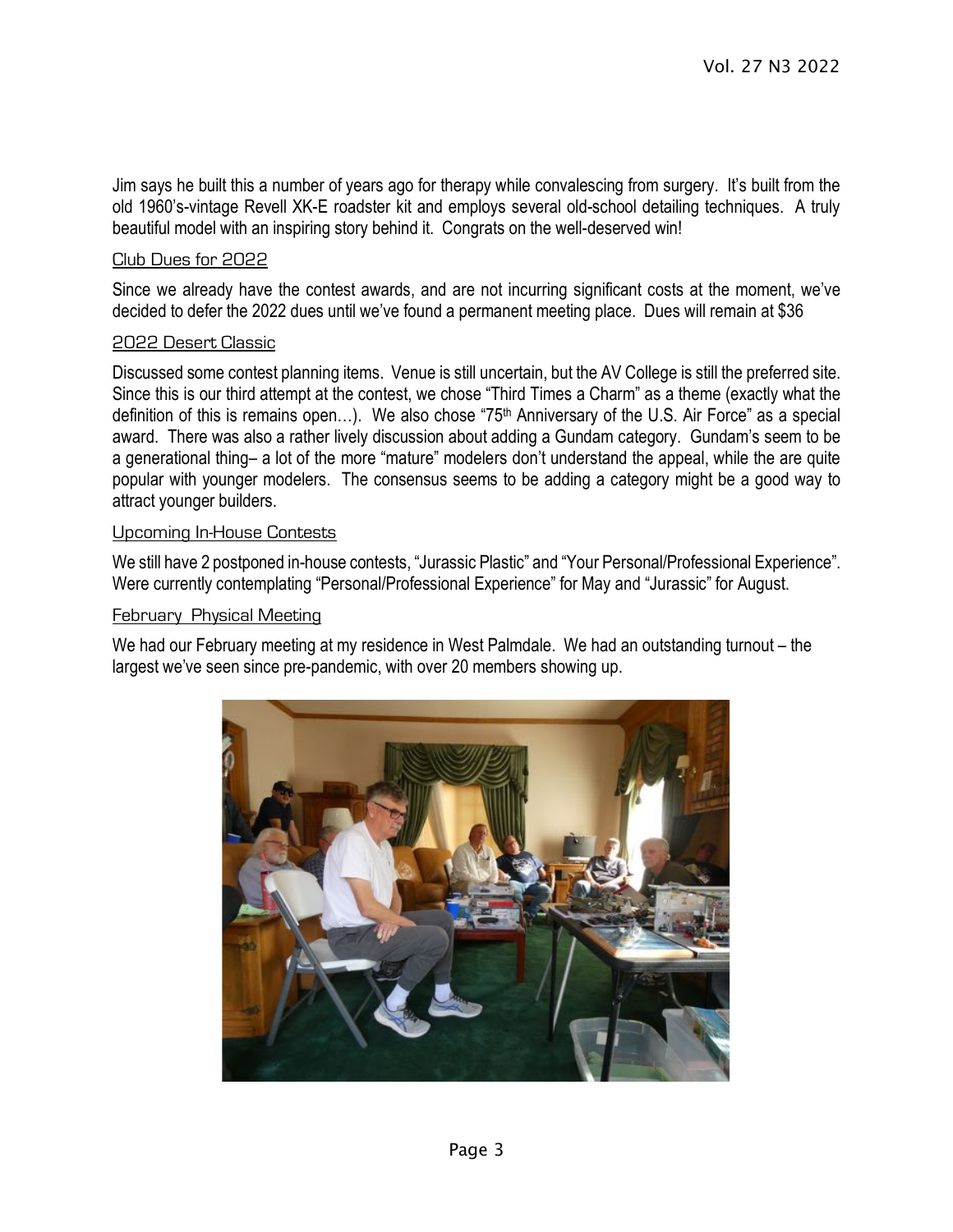The meeting was a little on the chaotic side and ran long, but I chalk that up to the large turnout and being 'out of practice' in holding formal club meetings. Promise we'll 'tighten up the ship' in the future.

Lots of great models on display

Mike W. had a couple of neat conversions:





Revell Prinz Eigen and Z-38 anti-aircraft destroyer USS Ashanti from the Polar Lights Enterprise conversion

Mike O. brought his NATS-winning diorama, "Small Town Garage, 1965"



There's a lot of scratch-built detail, and Mike made Mike shows his dio to Mike W. extra effort to be sure the decorations and small detail were period-correct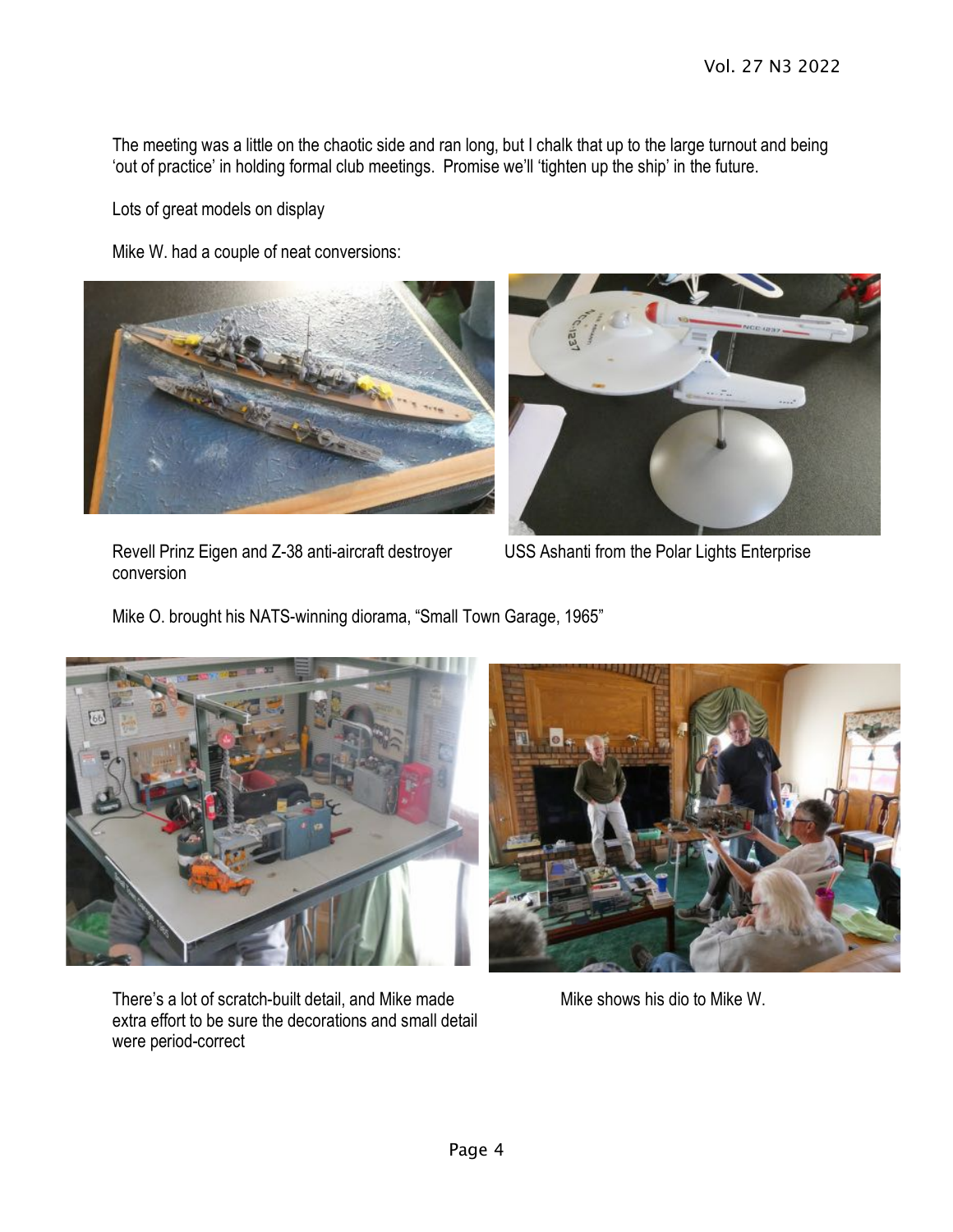

In keeping with the 'cat' theme, Jim P. had his nicely done 1/35<sup>th</sup> Revell German Luchs (Lynx)

I'm always amazed by Mike S's creativity. Wish I had his imagination. This is his 1/35<sup>th</sup> Tamiya KV-2 "Fishtank"





This really needs to be seen in person to be fully appreciated. The turret details are really inspired!





Page 5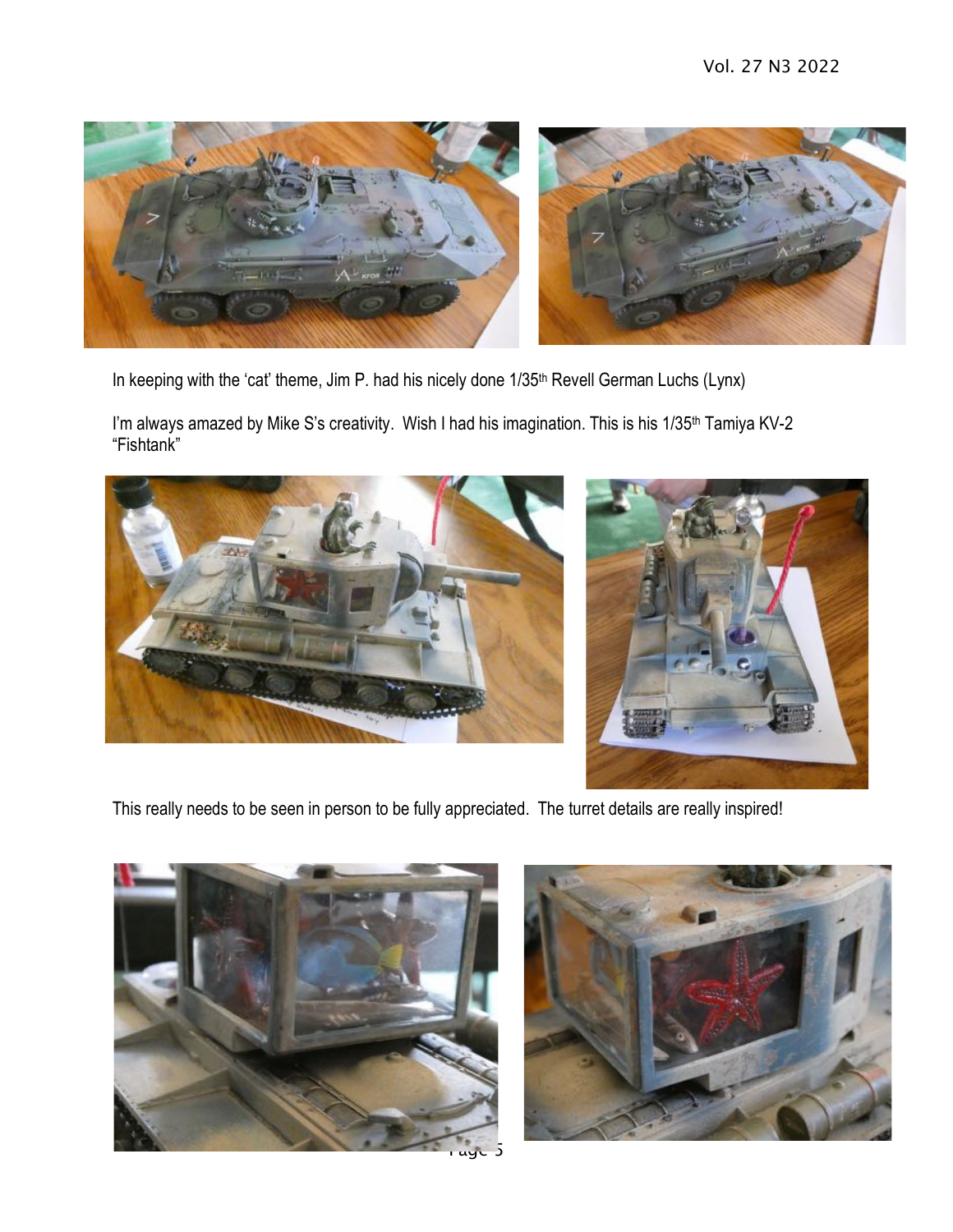

Mike spent 30+ hours on this creation and used Vallejo, Tamiya and Citadel paints, with Rust-All weathering. Here's a list of the aftermarket he used: "Aquarium fish and plants, D&D fish, real catnip, yarn, guitar wire. Clear plastic parts are from grocery store vegetable containers and 'google eyes'. The periscope is from model ship fittings. Lighting is from toy "gel-rings" and light-up Lego blocks." Additionally, Mike says: "My first attempt at hairspray chipping technique. To remove the top layer of paint, I tried: 1) rubbing with Q-tips and old toothbrushes, 2) scratching and scraping with a pointy engraving tool and Xacto knife, 3) sanding with sandpaper, and 4) sandblasting." Mike goes on to say he thinks sandblasting holds great promise for depicting wear on aircraft leading edges

Nillo had a couple 1/48<sup>th</sup> P-40 'kitties', a P-40B "Tigershark" and P-40E "Kittyhawk"





The P-40B is the Revell kit (really the old Monogram kit from the '60's) and the P-40E is the AMTech. (ex-AMT), a really nice, underrated kit. Niilo spent 35 hours over 2 months on the P-40B and 40 hours over 3 months on the P-40E. He used mostly Tamiya paints (with some Testors) on both models. Only aftermarket is Multistripe Dual-line adhesive car striping tape in gold on the P-40E.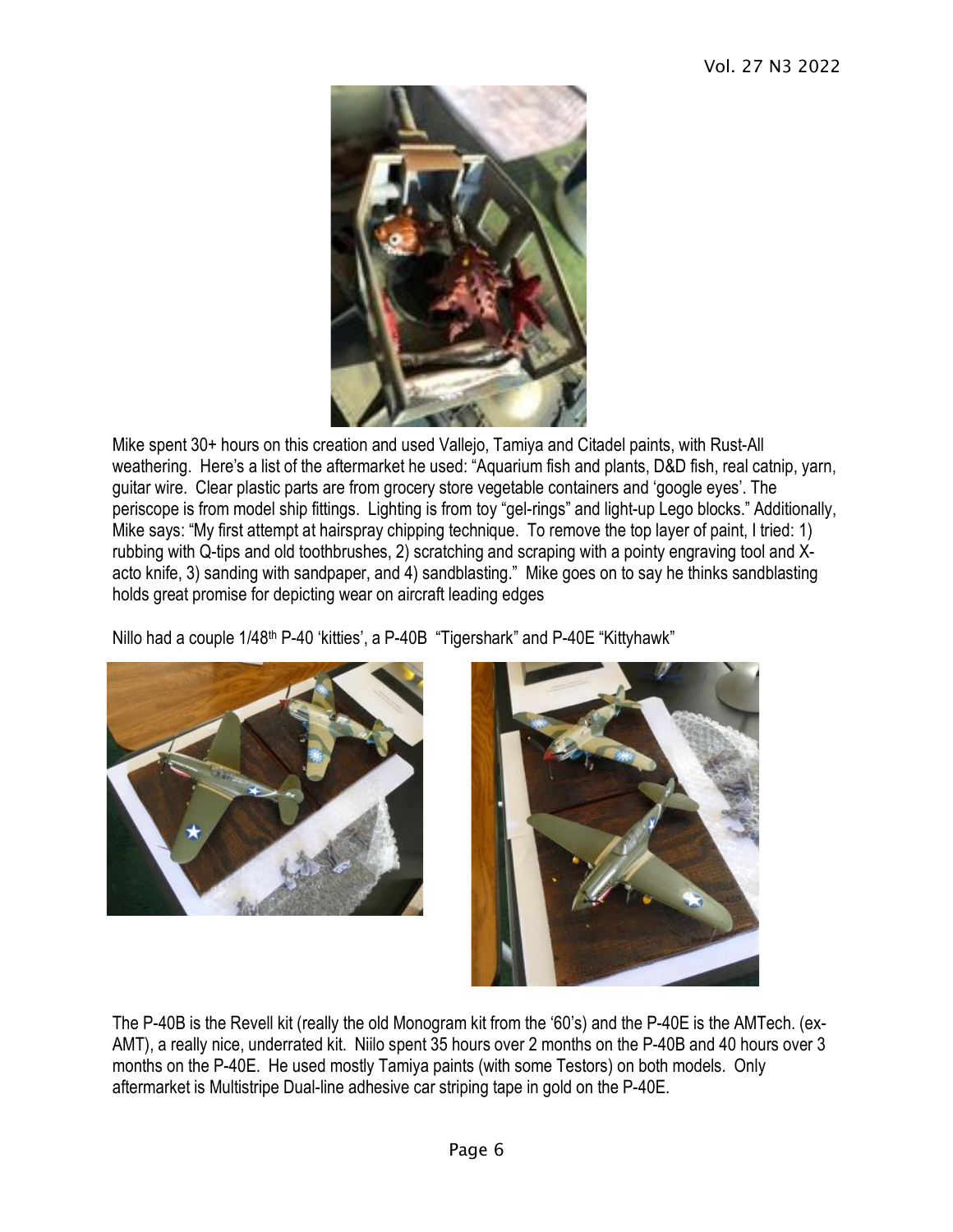About the P-40B, Niilo says: "The P-40's wee lacking somewhat in maneuverability and rate of climb, but coupled with its rugged construction, armor plating and fast dive speed, it held its own against most of the fighter planes in existence at that time. The Flying Tigers of China wee formed in China with 3 squadrons of volunteer pilots. The first squadron was 'Adam and Eve', the second squadron was "Panda Bears' and the third called "Hell's Angels". The first action was December 20, 1941 and compiled 299 victories with a loss of only 50 planes, eight pilots killed and four missing in the first 6 months of engagements. The kit was difficult to build and required extensive filing, sanding, use of filler for gaps. The decals were

old and required excessive attention. The pieces were produced using the 1964 molds and reissued for this version. Interesting build. Try it if you want a challenge."

For the P-40E: "The P-40E was the last version of the P-40 aircraft which originated with the P-4B which was called "Hawk" in the United States, Tomahawk" in Great Briton, and the "Tigershark" of the Flying Tigers in China. Changes in configuration form the "B" to the "E" included 1) a more powerful Allison engine, 2) armament increases for 4 0.30 caliber wing machine guns and 2 0.50 caliber machine guns in the nose to 6 0.50 caliber machine guns in the wings, and an additional 175lb of armor plating.

The P-40 series was the only line of air defense (air-to-air) and (air-to-ground) at the start of WW II. The P-47, P-38, and P-51 were in production, but not at a rate to support combat demand on two fronts (Europe and Pacific). They Held the line until the other were available.

This kit was interesting in that you had to decide which version you wanted to build. This version is the P-40E(K-1) that was flown by Capt. Franklin Nichols of the 7<sup>th</sup> FS/49<sup>th</sup> FG out of New Guinea in 1943, 77 years ago.

Good model, reasonably easy, good-fitting parts with minimum sanding and filing. Decals straightforward."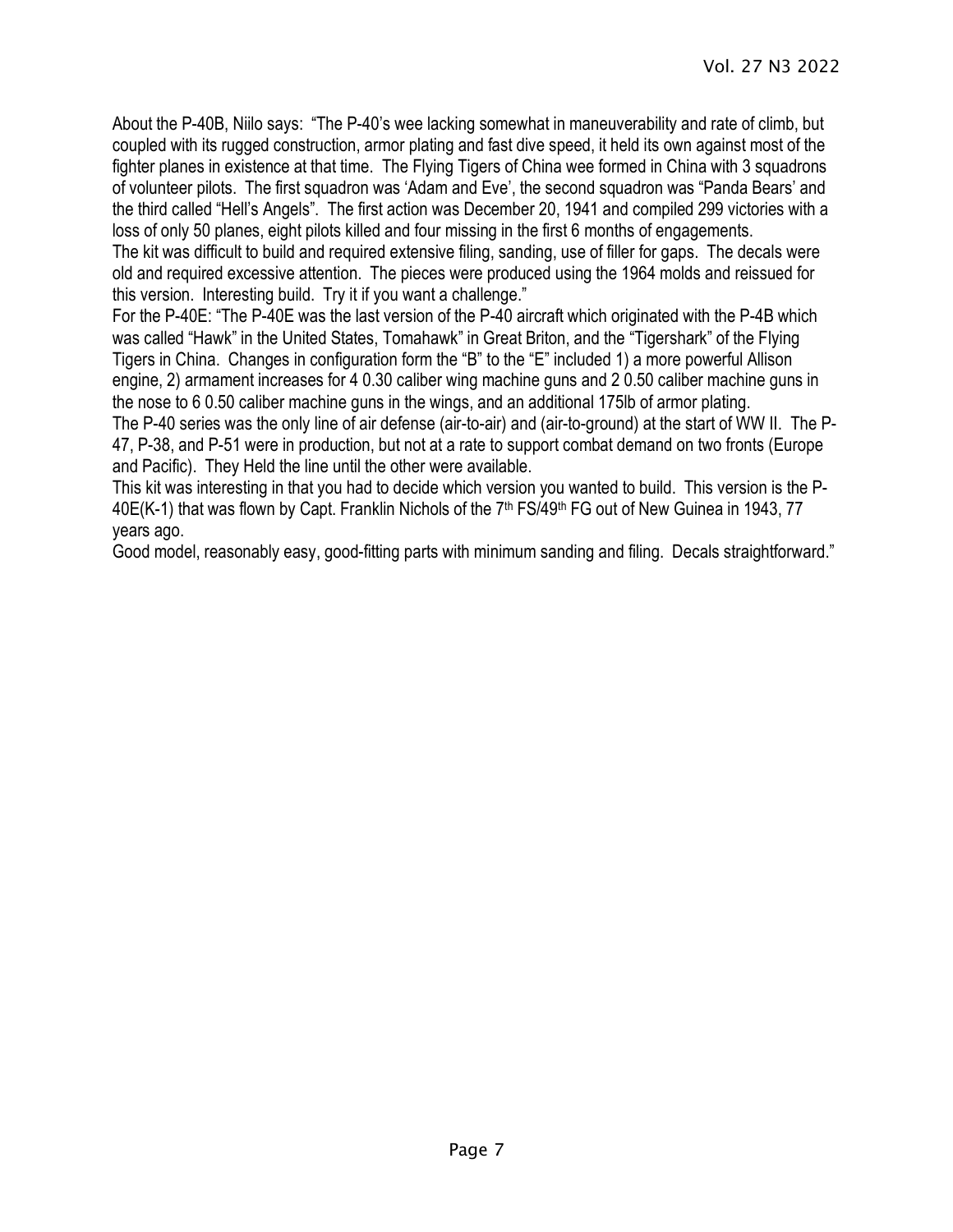| Primary  | Activities                                                                   | Refreshments                               | Demo | Review |  |
|----------|------------------------------------------------------------------------------|--------------------------------------------|------|--------|--|
| $15$ Jan | Physical meeting at Prez Bill K's house, Palmdale 1 - pm                     |                                            |      |        |  |
| 19 Feb   | Physical meeting at Admin Amateur Matt's house, Palmdale $1 - 4$ pm          |                                            |      |        |  |
| 19 Mar   | Physical meeting at Counter of the Beans Niilo's house, Lancaster $1 - 4$ pm |                                            |      |        |  |
| 16 Apr   |                                                                              |                                            |      |        |  |
| 21 May   |                                                                              |                                            |      |        |  |
| 18 June  |                                                                              |                                            |      |        |  |
| 16 July  |                                                                              |                                            |      |        |  |
| 20 Aug   |                                                                              |                                            |      |        |  |
| 17 Sept  |                                                                              |                                            |      |        |  |
| 15 Oct   |                                                                              |                                            |      |        |  |
| 29 Oct   | 2022 Desert Classic                                                          |                                            |      |        |  |
| 19 Nov   |                                                                              | 2023 Club Officer Nominations              |      |        |  |
| 17 Dec   |                                                                              | 2023 Club Officer Elections, Gift Exchange |      |        |  |

# 2022 Meeting Schedule (Tentative)

# The Tool Crib

*Eligoo Mars 2 Pro SLA Resin 3-D Printer and Mercury Plus Wash/Cure Station*



I've taken the plunge into 3-D printing. All the details are in the "Club Demos" section.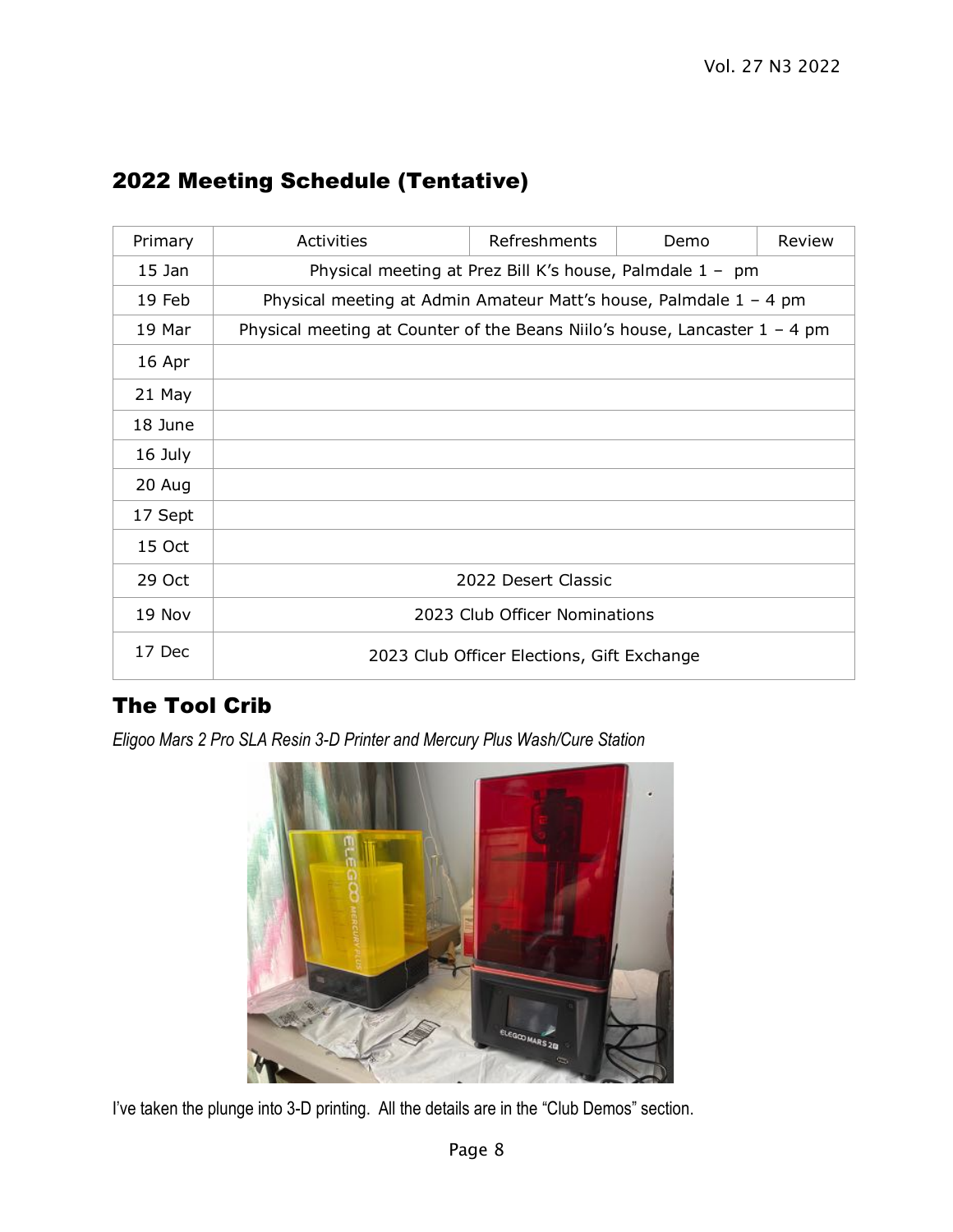# Kit Reviews

*AIrfix 1/48 DeHavilland Vampire F.3*

John S. has an in-box preview of a highly anticipated new kit, the Airfix Vampire

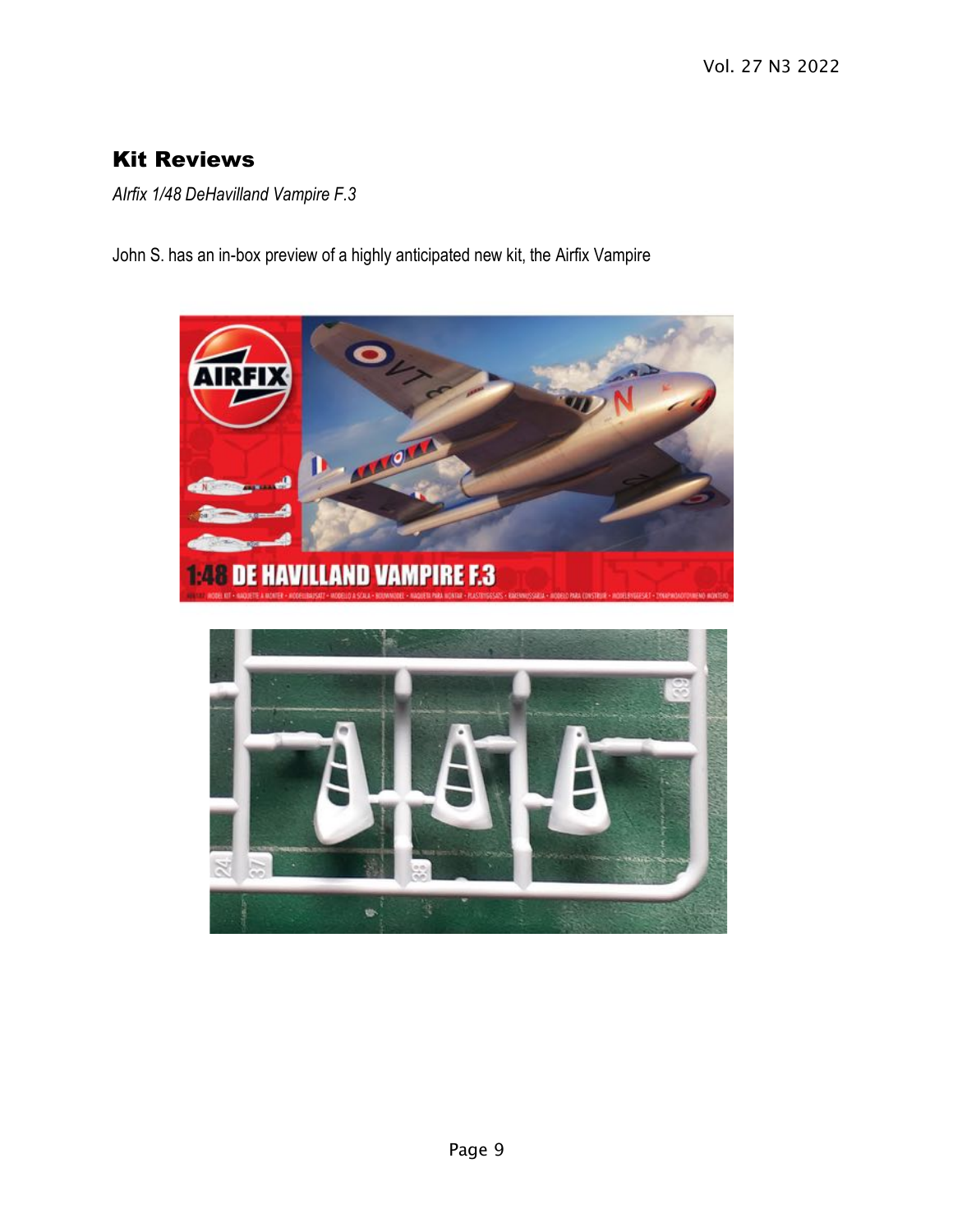## **De Havilland Vampire F.3**

| Manufacturer: Airfix                   |                                                             |
|----------------------------------------|-------------------------------------------------------------|
| Scale:                                 | 1/48                                                        |
| Kit #:                                 | AO6107                                                      |
| Price:                                 | \$35.00                                                     |
| Decals:                                | Three options                                               |
| Reviewer:                              | John Summerford                                             |
| Notes:                                 | No photo-etch. Paint call-outs are only for Humbrol numbers |
| $\mathbf{r}$ $\mathbf{r}$ $\mathbf{r}$ |                                                             |

## **History**

Courtesy BAE systems

The success of the Gloster Meteor led to De Havilland Aircraft Company being approached to design and build an airframe for the Halford H1 turbojet engine (later to become the DH Goblin). Initially designated DH99 (named the 'Spider Crab'), it was an all-metal design which was considered to be hugely experimental in its unorthodox arrangement of twin rear booms mounted behind a molded, egg-shaped wood/aluminum fuselage and one single engine. Further modifications resulted in the design re-designated as the DH100 Vampire.

The prototype DH100 Vampire (LZ548/G) was first flown on 20th September 1943 at Hatfield by Geoffrey R de Havilland (son of the founder), 6 months after the Meteor, due to delayed by engine availability.

The first production DH Vampire (F.1) was actually produced by the English Electric Company at Warton due to the production pressures and a lack of capacity at Hatfield. Despite finally arriving after the end of the Second World War, the DH Vampire was eagerly awaited and became the second British jet fighter to see service with the RAF. It was also given the honor of leading the VE - Day fly-past over London. It was the first RAF aircraft to be able to exceed 500. The main production version was to be the DH Vampire FB.5 fighter bomber (a modified DH Vampire F.3) and this variant was also be the basis for many of the export versions. Separate night fighter and trainer models were produced as the DH113 Vampire NF and DH115 Vampire Trainer respectively.

A number of DH100 Vampires were also modified for shipboard use such as the De Havilland DH Sea Vampire and on 3rd December 1945, Captain Eric 'Winkle' Brown completed the first successful landing and take-off of a jet fighter from the Carrier HMS Ocean. Subsequently, it became the Royal Navy's first jet fighter.

The type was very successful in the export market, providing many air forces with their first experience of jet fighter operations and around 30 air forces were ultimately to operate the type. Some fifty DH100 Vampire F1, F2 and FB variants were purchased by the Royal Australian Air Force in 1946 and, although the majority were built with Goblin engines, the second aircraft was actually built with a Rolls-Royce Nene power-plant.

By the time production finally ended, 3,269 Vampires had been built in England and a further 1,067 built under license abroad. The DH Vampire remained as a front-line fighter for the RAF until 1953, after which it was retained only in the pilot training and refresher role.

Elsewhere, the aircraft had surprisingly longevity with large numbers still in service in several air forces in the 1980s. The Swiss Air Force was the last Vampire user, retiring their sizeable fleet of DH Vampire FB.6s and T.55s from active service as late as 1990 It was finally retired from RAF service in 1966, being replaced by the Hawker Hunter and Gloster Javelin.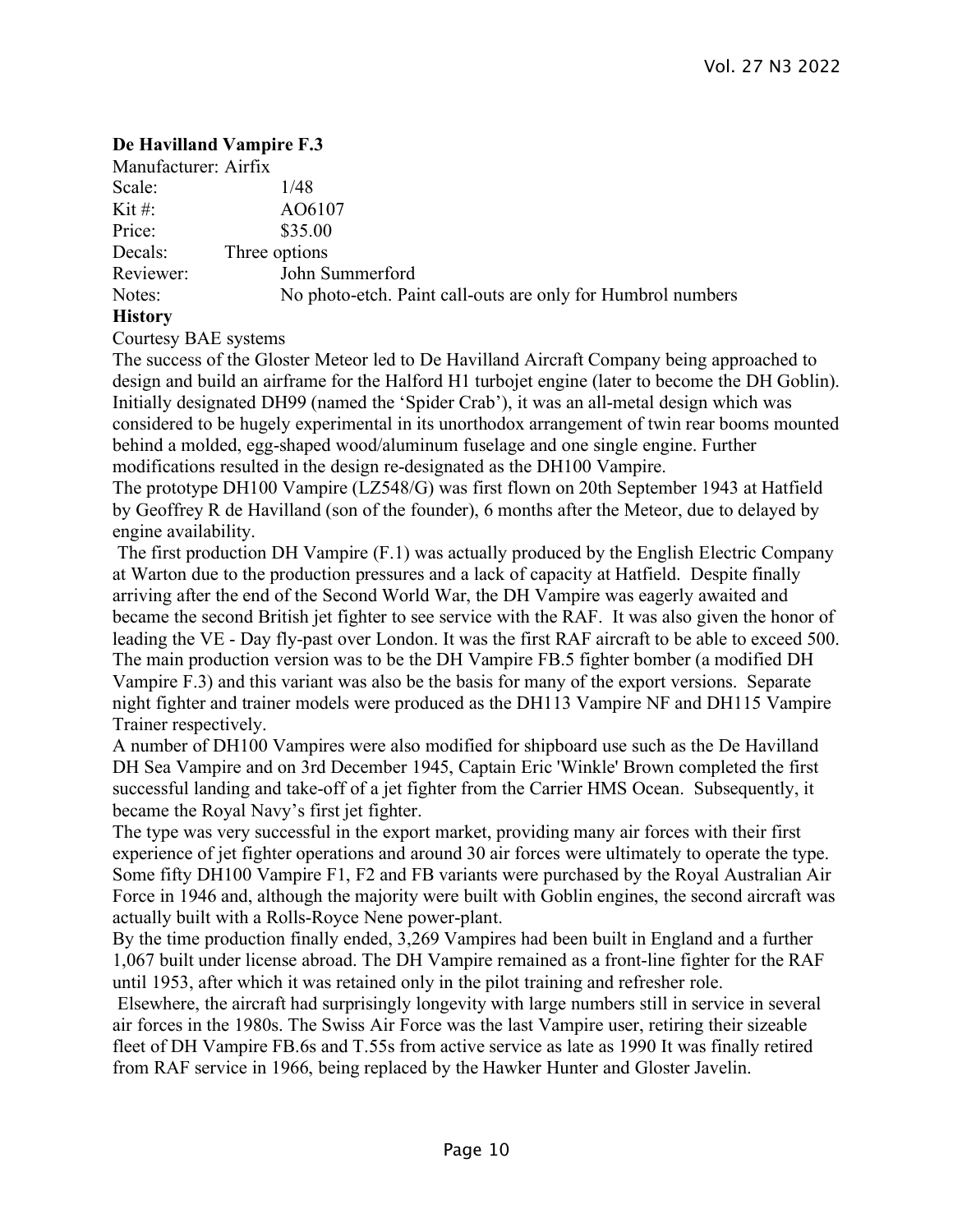DH Vampire F.3 version had a production run of two prototypes and 202 airframes. It featured revised tail surfaces of a more 'De Havilland' shape; tailplane chord increased. Maximum weight increased to 11,970 lb. and flown 4 November 1946. 20 were exported to Norway and 86 aircraft sold to Canada.

#### **The Kit**

A single bag holds four light gray sprues and the clear parts are in their own bag within the primary bag. I'm fortunate that, in my example, two bags of clear parts are include. I was on the other side of that issue with Airfix's Gnat kit with a missing sprue. I called the North American distributer and asked for a copy of the missing sprue. At that time, I lived less than 10 miles from their warehouse and could have picked it up. Instead, they mailed another kit to me. If you are the unlucky one that is missing a clear sprue, I can mail the extra one to you.

The parts are well molded with crisp detail, no flash, and seams almost nonexistent. Wheel well detail is molded into the upper wing. The only flaw that I could detect is a sink mark in fillet at the trailing edge of the right wing and fuselage. There is just enough texture on the surface to soften the sheen of the plastic.

The engineering of this kit is fantastic! Included are two spars. The front spar incorporates the first compressor face of the engine and the aft face of the main landing gear wells with the aft spar having the engine turbine and hinge plates for the flaps. The intakes are single pieces and have the vanes molded in. Three come with the kit, the oddball for another version. (Editorial note: The intake is for the FB.5. The kit includes all the parts to build an FB.5, but they're not mentioned in the instructions). After looking at how the booms are keyed into place, their attachment is foolproof. (Although, this fool has defeated other manufacturer's efforts.) Total parts count, including the clear parts is 124. Options are included for a seat for a pilot figure, or one without that has a harness molded in, two instrument panels, external underwing fuel tanks, and flaps posed completely down or up.

Decals for three options are found in the folds of the instructions. All three options are for aircraft in museum collections. Depicted on cover is the first option, VT812 found at the RAF Museum, Hendon, United Kingdom. Option two is 442 "City of Vancouver" at the Comox Airforce Museum, Comox, British Columbia, Canada and sports a bat head motif on the nose. The third is P42408/AE-B found at the Gardermoen Museum, Oslo, Norway. All have the primary color in High-Speed Silver.

The instructions are in a 16-page booklet. The first two pages cover a brief history in five languages and the usual cautions and symbol explanations. The next 10 pages illustrate assembly sequence starting at the lower wing/fuselage and continues over 87 steps. If the flaps are to modeled up, steps 39 through 52 can be skipped. Most of the steps show only one or two pieces added.

In the first step, attention is called out to a hole that should be drilled for part D19, that is installed in step 32, before the upper and lower wing/fuselage sections are mated. I think that part is an antenna and it sits off-center of the underwing roundel, so it would be far easier to install it after decaling. The other underwing roundel decal obscures a landing light, so one can either mask the lens, and cut the decal after it dries, or trim the decal before application.

Color call-outs for interior paints just list the Humbrol number, not the name of the color, while the names are given for the exterior colors.

## **Conclusion**

The engineering of this kit is very well thought-out. Other than installing part D19 at the end of build, one should end up with a great model by following the instructions and should be a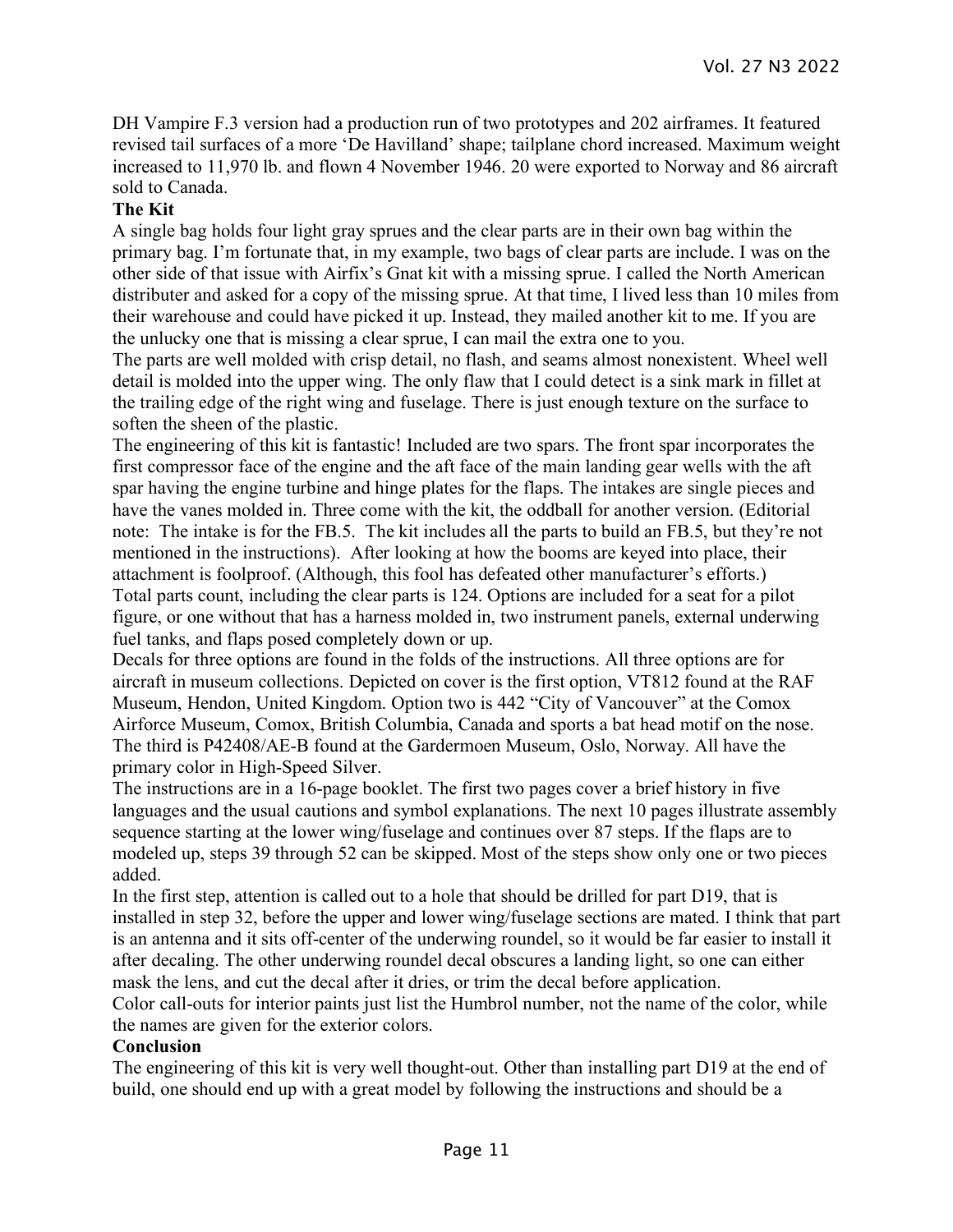straight forward build out of the box. Look forward to other variants from Airfix in the coming years.

## Club Demos

## *3-D Printing. The future of modeling?*

There's been a lot of buzz the past few years about the rise of 3-D printing of model parts opening new horizons for scale modelers. While commercial 3-D printed parts have been around for some time, especially from parts printing services such as Shapeways, the dramatic decrease in cost of printers has made the technology available to more hobby manufacturers, and basic printers are now within the reach of hobbyists.

I recently took the plunge and purchased a hobbyist 3-D printer. Here's my review and experience.

There are 2 primary types of hobbyist printers, fused deposition modeling (FDM) and stereolithography (SLA). FDM printers use a thermoplastic filament heated to melting point and ejected by a print head, while SLA printers utilize an ultraviolet light-curing resin. FDM hobbyist printers have been around for some time, but SLA printers have come down considerably in price recently and are becoming more common. FDM printers tend to produce parts with more prominent "striations" or layers you may be familiar with in 3-D printed parts, while the latest generation of SLA printers can produce very fine detail with little, if any visible layers. Most of the 3-D printed parts now appearing from aftermarket manufacturers (like Eduard and Monkey Model) are produced by the SLA process. There are various grades and sizes of SLA printers, from small hobbyist printers that can produce small to medium parts, larger, semi-professional machines and large, industrial grade printers.

I purchased an Elegoo Mars 2 Pro, which is a fairly basic mid-grade hobbyist SLA machine. There are several other comparable machines available, such as the similar Anycubic Photon Mono and Phrozen Sonic Mini.



Elegoo Mars 2 Pro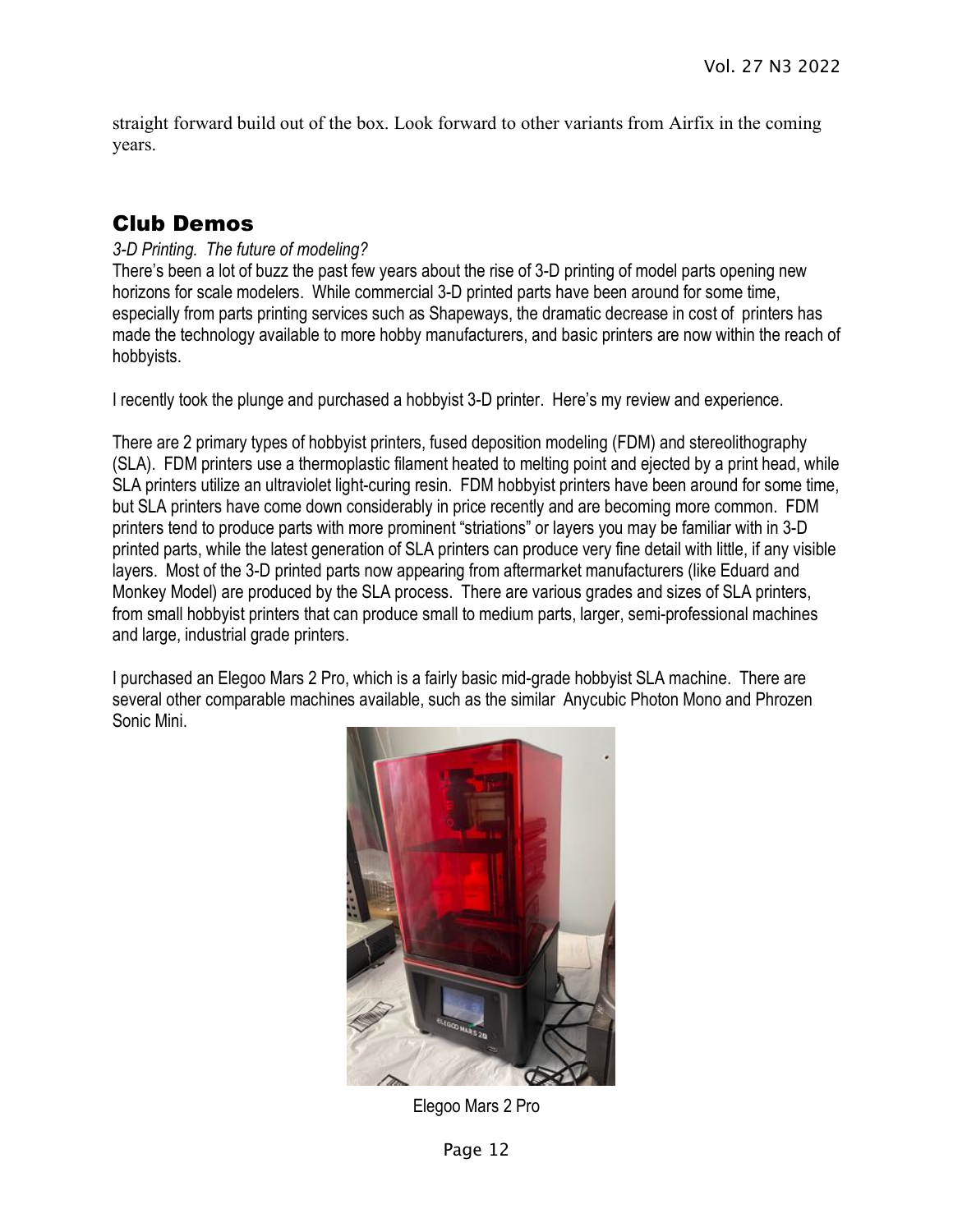I chose Eligoo for their good reputation for customer service and their printers are highly regarded. My friend Erick (a former AVG member) has an earlier Mars that he's quite happy with.

The Mars 2 Pro is a 2K resolution printer, which means it can produce parts with a 50 micron X/Y resolution. Elegoo recently released a printer with 4K resolution, the Mars 3 which allows X/Y resolution to 37 microns. Whether this is visible to the naked eye is open to question. As I'm new to 3-D printing, I decided to go with the cheaper machine

The Mars 2 Pro retails for \$299, but I was able to take advantage of Elegoo's holiday sale, which bundled the printer and the Mercury Plus wash/cure station (more about this later), which retails for \$170, for only \$270.

The Mars 2 Pro, like it's competition, is made in China. I must say, I'm impressed with its construction and finish. It's made mostly of aluminum and the machined parts are quite well done. It has a real quality feel. The principle of operation is thus. The base contains the processor, a UV light source (diodes) and the DC stepper motor for the Z-axis. The upper surface of the base is an LCD screen. This is what the "2K" resolution refers to (the Mars 2 Pro screen has an active area of 5.14 x 3.25 inches with 2560 x 1620 pixels). The screen darkens, only remaining transparent to expose the resin to the UV light, in the proper areas for each layer as defined by the model. Earlier SLA printers used color LCD's, but the newer printers use monochrome screens, which last longer and transmit more UV light to cure the resin faster and decrease print times. Above the screen is the resin vat. The bottom of the vat is transparent, made of a non-stick Teflon-like material called FEP. Projecting above the base in the z-axis is a vertical rail that supports the build platform, which is moved by a jackscrew driven by the stepper motor. The jackscrew mechanism lowers the build platform to the bottom of the vat, then raises it to the height of the first layer to be printed. The printer then exposes the first layer according to the print file to cure the resin. The machine then raises the platform to detach the cured layer from the FEP film, then lowers the platform to expose the next layer. The Mars 2 Pro is capable of 10 micron resolution in the Z-axis (layer thickness). The printer then repeats the process until the part is fully printed.

Most hobbyist printers run firmware from either Chitu Systems, Lychee or their own proprietary. Elegoo uses Chitu. The firmware comes with companion software that runs on a PC and is used to generate the print model. This software is called a 'slicer', as it is used to 'slice' the model into the print layers. It also has other functions, allowing you to orient the model on the build plate, orient it and generate the supports that are necessary for large and complex models (this is the 'trusswork' you often see on 3-D printed parts). The Chitu Systems slicer is Chitubox. There a number of slicers available, with different features, many of them free, and some printers will run files from many of them, but the Chitu firmware will only run files generated by Chitubox (.ctb format). Chitubox will accept some files modified in other slicers and convert them to .ctb files, however. The basic Chitubox software is free, but there is also a subscription-based "Pro" version with additional features.

Basic Computer Aided Design (CAD) files used for 3-D printing are stereolithography files (.stl) or object files (.obj), which contain more information. Chitubox accepts both, and can also use Standard for the Exchange of Product Data (.stp) files generated by many CAD programs.

To get started, you set your printer type in the Chitubox program. There is a pull-down menu of printer models (including the Mars 2 Pro). This sets the default parameters, such as the build space dimensions, default exposure times, layer thickness and platform extend and retract speeds. Most of the parameters can be altered by the user. There is also a menu where you can set the parameters of the resin you are using, including cost-per-liter, which enables a neat feature in the program that tells you how much the print will cost to produce.

You can then import your .stl model into the program. Chitubox shows a graphical representation of your printers build space. It will highlight any part of your model that falls outside the build space. There are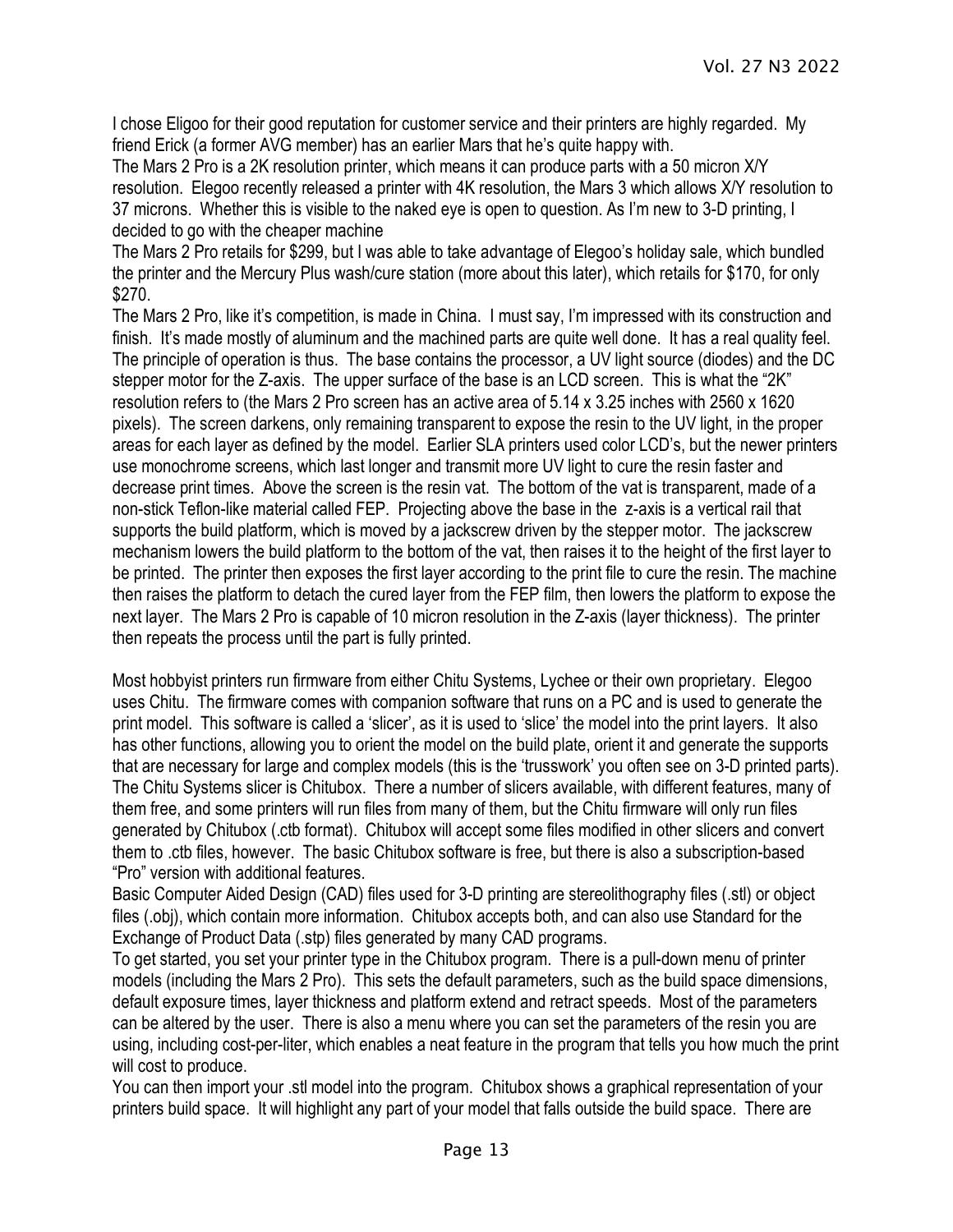various menus that allow you to rotate, position and scale your model. There are other options to allow you to hollow out your model (to reduce the weight and save resin) and create holes to allow resin to drain from inside cavities in the parts. Once you have the part(s) oriented to your satisfaction, you can create the supports. These are very important, especially on larger models, both to ensure the model remains attached to the build plate, but also to support smaller portions of the model. Chitubox has a feature to auto-generate supports. It works reasonably well, but extra supports often need to be added. This is easy to do – there is a tool to allow you to draw in the supports.



Chitubox interface

After you have created the supports, it is time to create the layers by 'slicing' the model.

How long this takes depends on the size of the model, but generally only takes a couple of minutes or less. Chitubox graphically shows you the process, including a projection of how the LCD screen will look for each layer. Once the slicing is complete, you can run a routine to detect 'islands'. Islands are features in the model that aren't connected to anything and won't print (and could cause the print to fail). The free version will highlight the islands so you can try to fix them, but only the Pro version has an auto-repair function.



Layer display on the right

Once this is complete, you can save the result as a .ctb file and export to a USB drive for use in the printer. The first time you use the printer, you need to level the build platform. It is critical the platform is absolutely parallel to the base and screen, or you may have failed prints. The printer is controlled by an LED touchscreen on the front panel, and there is a routine to run to level the platform.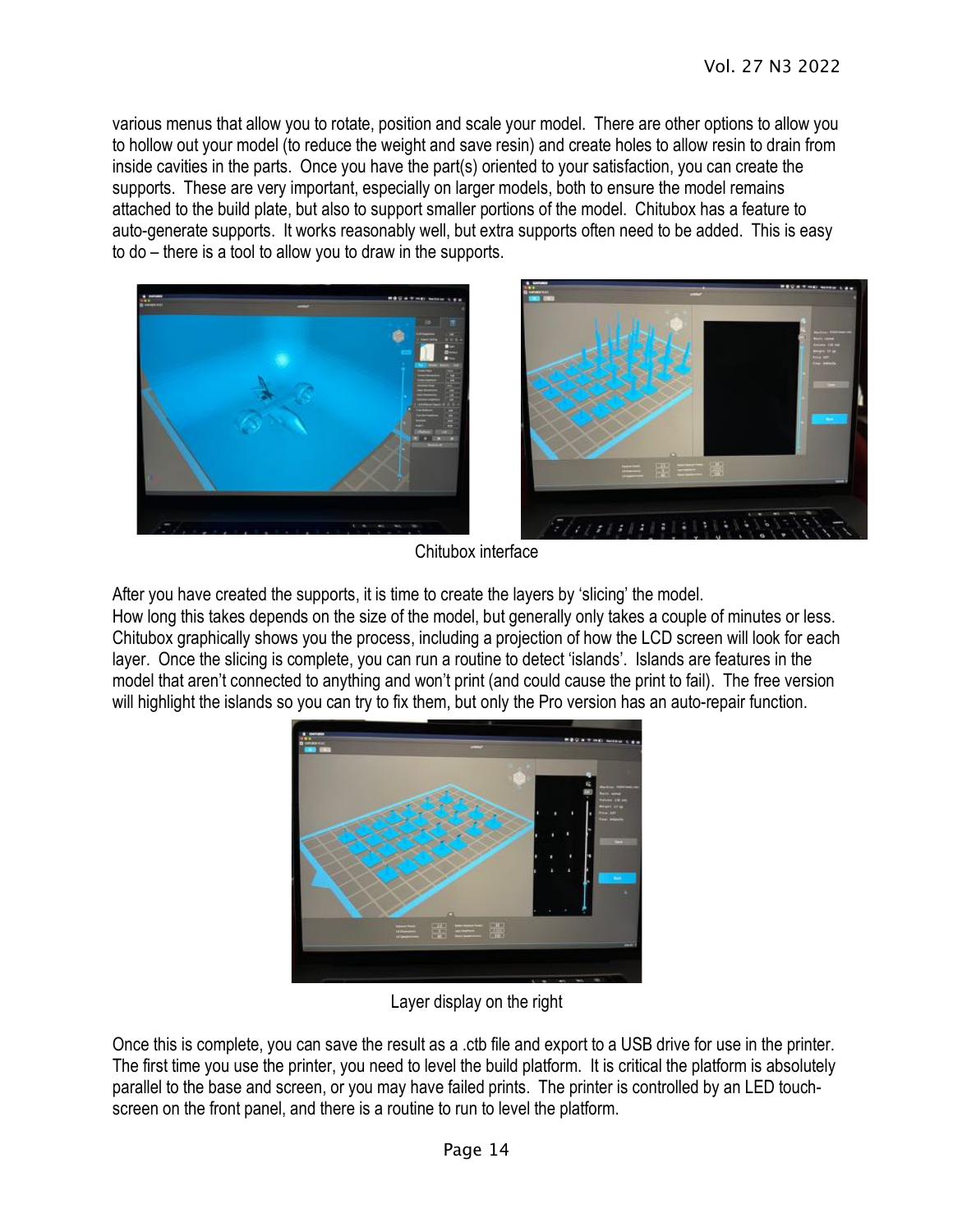

Touchscreen control panel

You adjust the platform in 0.1 mm increments until a sheet of paper placed between the screen and the platform can be pulled out with only moderate force. You then tighten the set screws on the platform and raise it clear of the base.

To print, you insert the USB drive with your model into the USB slot in the base and select the model file with the touch screen. You install the resin vat and fill with resin to the 'max fill' line.

There are a number of resins available from different manufacturers. Most of the printer manufactures have their own line of resins, but you are not restricted to only those, you can use other maker's resins. The resins have various properties, some are tougher, or more flexible, or produce finer detail. They are available in a number of colors, and transparent resin is also available. Each resin comes with suggested setting, such as exposure times and layer thickness. Typical cost for a general purpose resin is about \$30- 35 for a liter. The resin is pretty nasty stuff. It's very sticky in its fluid state and has a pronounced odor. It's also pretty toxic – you don't want to get it on your skin or breath the vapors. You'll want to use nitrile gloves and wear a respirator or N- or KN-95 mask when working with it (the printer manufacturers include gloves and a mask with the printers). All the printers come with a tinted acrylic cover. This is for 2 reasons – to filter the UV light, which can damage your eyes, and to try to contain some of the odor and fumes. Nonetheless, you should always use the printer in a well ventilated space. A lot of users have theirs in the garage, but the resins have a fairly narrow range of optimum temperature (basically between 68 and 85 degrees F), so this can be problematical. You can get cheap ceramic heaters from Amazon or Home Depot to help control the temperature. The Mars 2 Pro actually has a carbon filter built into the base to try to absorb the fumes, but how effective it is debatable. If you choose to operate the printer indoors, there are a couple of ventilation strategies. One is to run a fan ducted to the outdoors. This, however, can be challenging during the colder months, so another option is a fan with a large charcoal filter. This is what I chose – you can get a system intended to control the odor in "greenhouses" (wink-wink. I can't IMAGINE what sort of smell you'd want to eliminate from your "greenhouse". Something "skunky" maybe?) for about \$60.

Once you have your USB loaded and your resin vat filled, you install the cover and push "print". The printer gets to work. It's kind of fun to watch – the front panel screen displays each layer as it prints. It's not a speedy process, though. The new monochrome printers have decreased the layer exposure time to about 7 seconds (down from 15 to 20), but with 1000 or more layers, and a couple of second to re-position the build plate between layers, you can see it will take some time.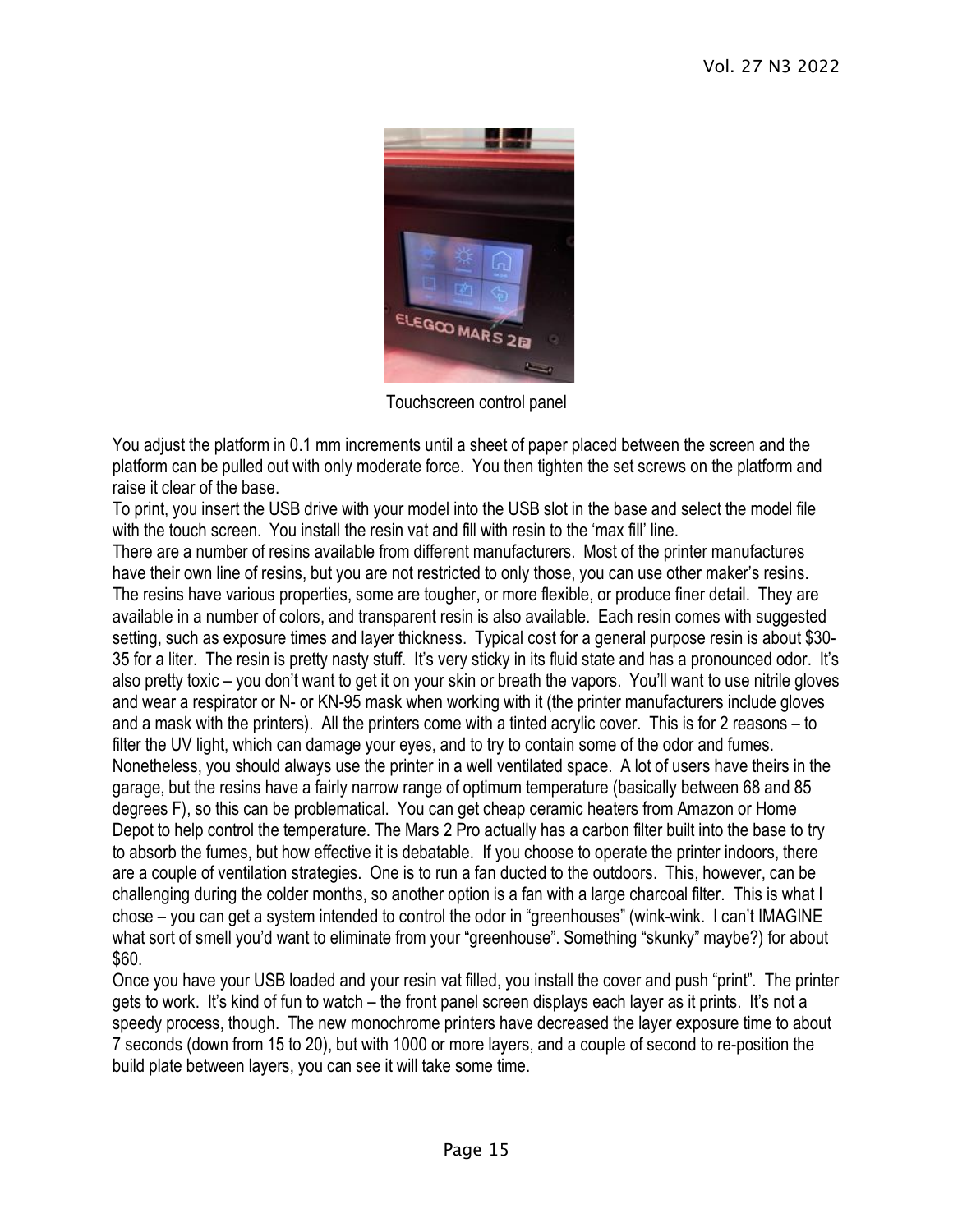

Resin





My filtration system



LCD print screen with test pattern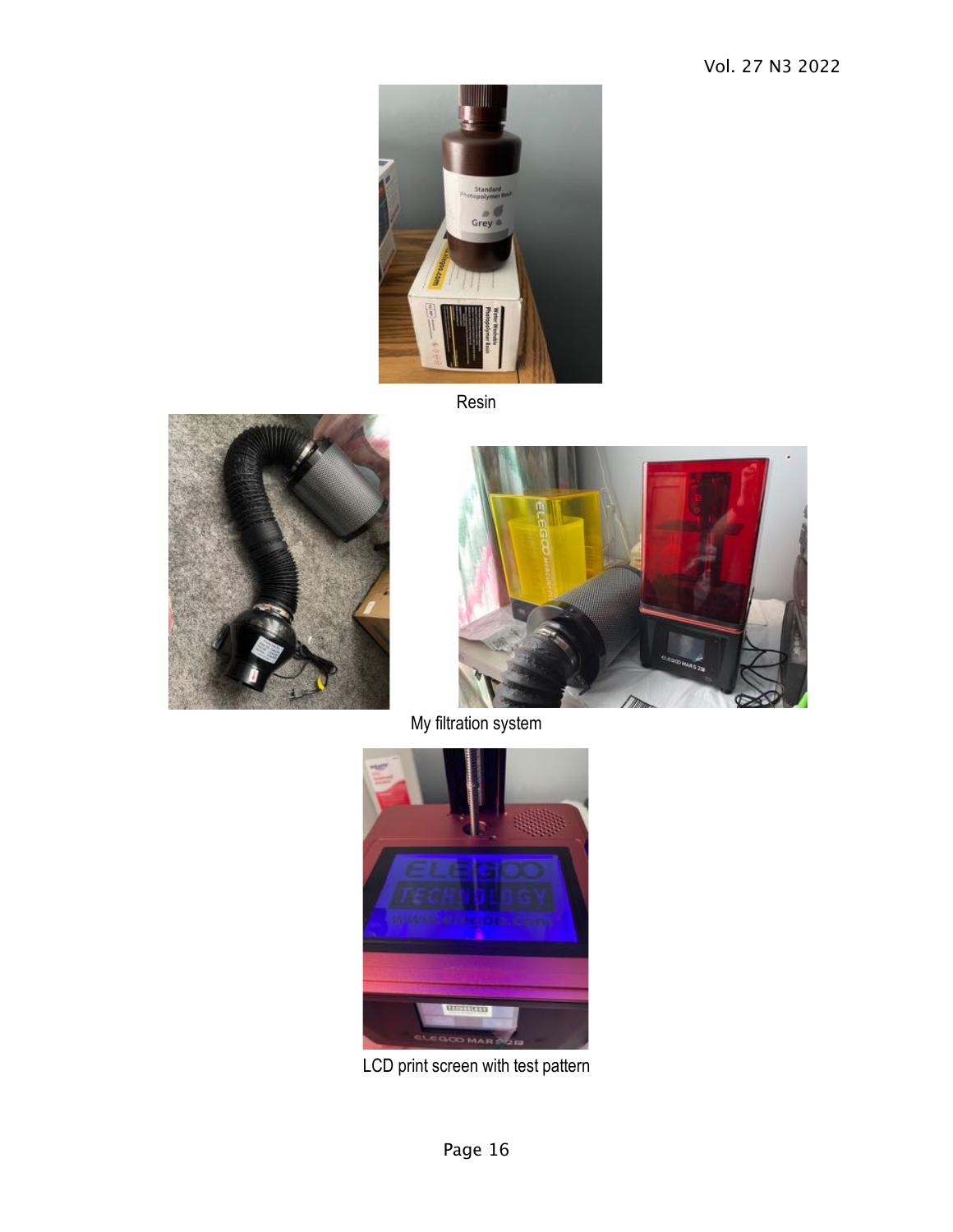When your print is finally done, you tilt the plate to drain the excess resin back into the vat. But there will still be some excess resin on the print, and it won't be completely cured. This is where the Mercury wash and cure station comes in. You don't really need this unit – many hobbyists create their own wash and cure solutions (you can also cure your parts in the sun), but it sure is convenient. Most of the resins are cleaned with isopropyl alcohol. You need at least 91%, 99% is better. Yes, more toxic, smelly stuff. There are some new water-washable resins – I have a bottle, but haven't tried it yet.



Printing complete!

The Mercury has a large container to hold the solvent with an agitator in the bottom driven by a magnet in the base. It has a support that you can attach the entire build plate to submerge it in the solvent, and there's also a basket you can put parts into. You set the mode (wash or cure) and the time on the base and install the cover (it won't operate without the cover). Typical wash times are 2 to 3 minutes.



Washing parts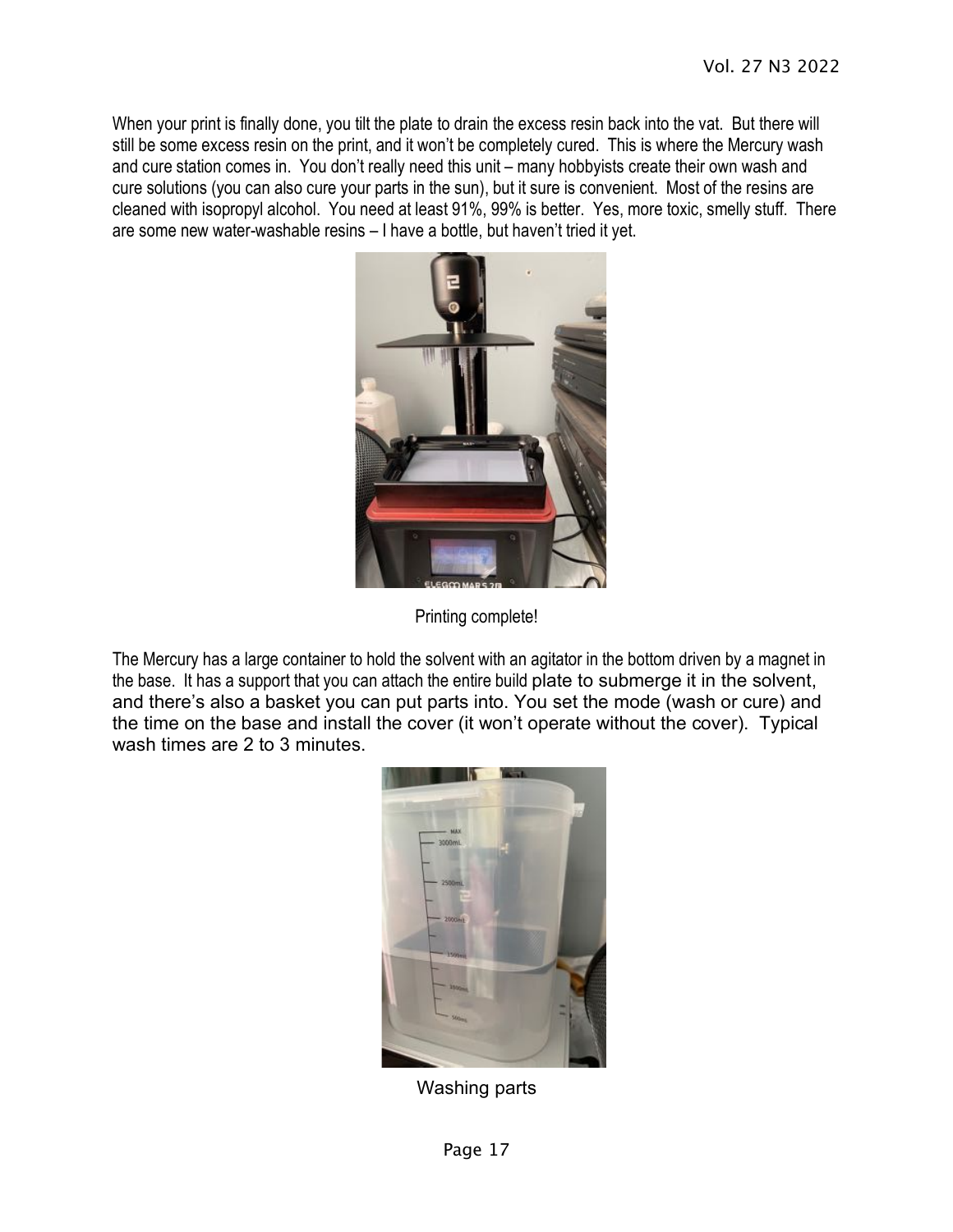After you are finished washing, you swap the wash container with a Plexiglas turntable. You set the washed parts on the turntable to set up for cure. The Mercury has 2 sets of UV LED's at different wavelengths and rotates the parts past them on the turntable to cure them. Typical cure is 1 to 2 minutes. You don't want to over-cure the parts – they can become brittle. And that's it!



The Mercury curing parts

You can leave the excess resin in the vat for some period of time – the cover will prevent it from being exposed to UV, but it's best to return it to the container. You should filter it in case there are any piece of cured resin in it (a filter is included with the printer). Cleaning the machine is messy – be sure to wear your PPE!. You don't want to throw away uncured resin – leave any paper towels or tissues you used in the sun to cure the resin, then they are safe to dispose of.

The Mars 2 Pro comes with a file to produce some test pieces on the supplied USB drive. These are a couple of chess pieces (rooks) that really show off the capabilities of the printer. They have quite a bit of fine detail and are hollow inside with a spiral staircase in the middle! Very impressive. They also highlight the extreme patience needed – they took about 10 hours to print!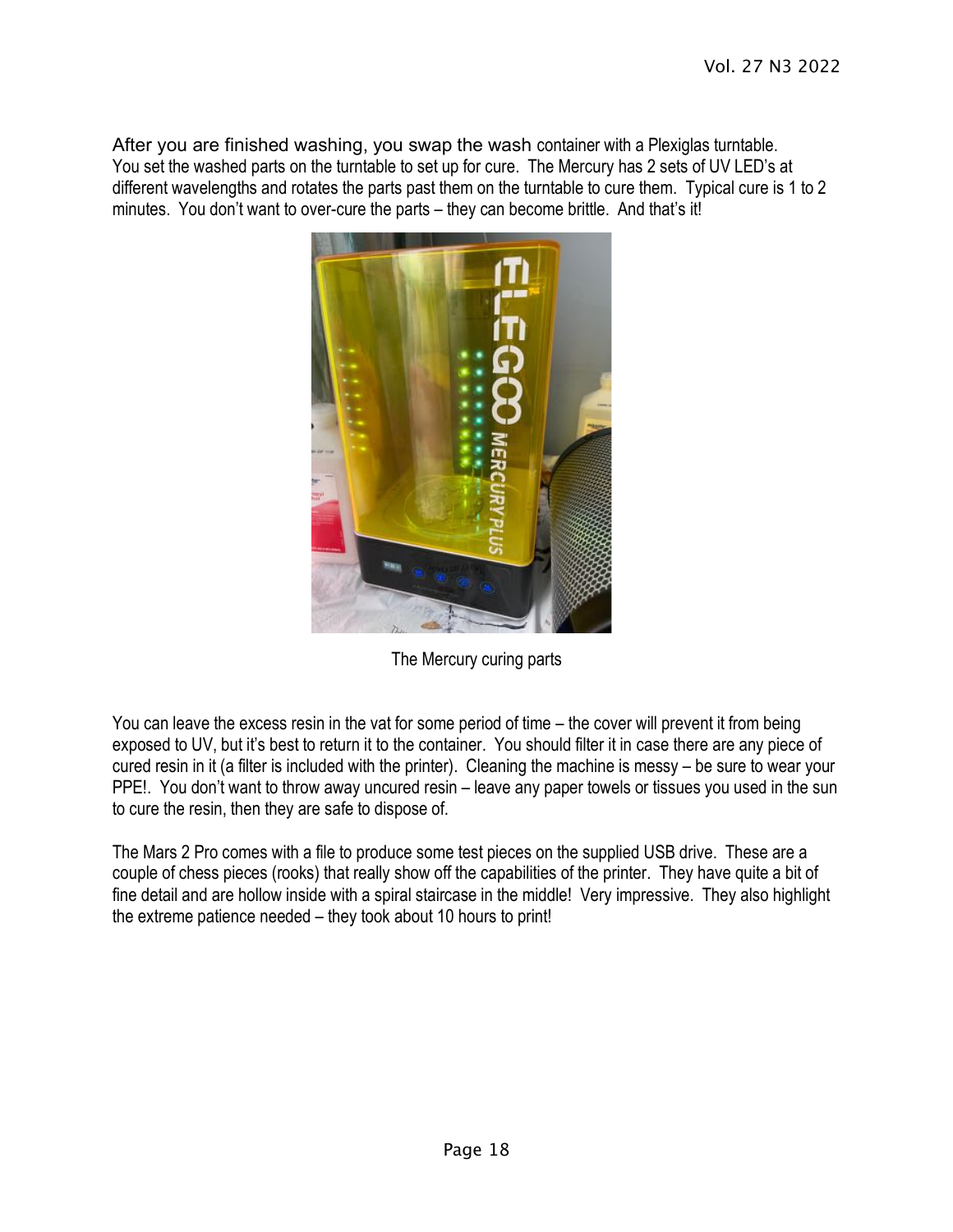

Rook test pieces. Detail is amazing. I love the labeling, "Printer Torture Pieces", lol.

Having seen the results, I was itching to try some model parts. Where do you get CAD file for parts, you might ask. Well there are a number of market places that have models available, many for free or a nominal charge. Some are Thingverse, MyMiniFactory and Cults3D. You can also use Yeggi, which is a 3- D file search engine that searches multiple sites. A very large proportion of the models are either fantasy or wargaming figures or sci-fi, but I've found some very nice ejection seats and other aircraft parts. If you're proficient in CAD modeling, you could create your own. I have some experience with industrial CAD (Pro-E), but a license for that is unaffordable, but there are a number of free programs available, of varying capabilities. They all have a bit of a learning curve. I was recently reading an article in Meng Air Modeler, where the author who built an 1/32 Academy F-18 created his own nozzles, wheels and ejection seat with a CAD program, then printed them. I must say, they looked most impressive. Another method is scanning an actual component, but this isn't too cost effective at the moment. The laser scanners, such as Airfix uses, are tens of thousands of dollars. There is a sterolith camera system intended just for 3-D modeling, but it's \$800. I've seen couple of programs that supposedly let you produce models using your cellphone camera, but the results I've seen don't convince me.

Anyway, I'm working on a project to build a old Jurassic Monogram 1/24th Huey gunship. It's a product of the '60's, and the M60 machine guns are pretty basic and don't look so great and I want to replace them. I found some on Shapeways, but the designer is really proud of his work, and wanted over \$100 for 4 1/24th guns. I was going to substitute some GE gatling guns, but after getting the printer, I thought, maybe I could print some! I found a really nice 1/4th scale M60 CAD model on MyMiniFactory for only \$3, so I bought it. I scaled it down to 1/24th in Chitubox and set it up to build 4 guns. The estimator in Chitubox said it was going to cost me 6 cents to print the parts!

I loaded up the printer and 3 hours later, had a set of 4 M60s.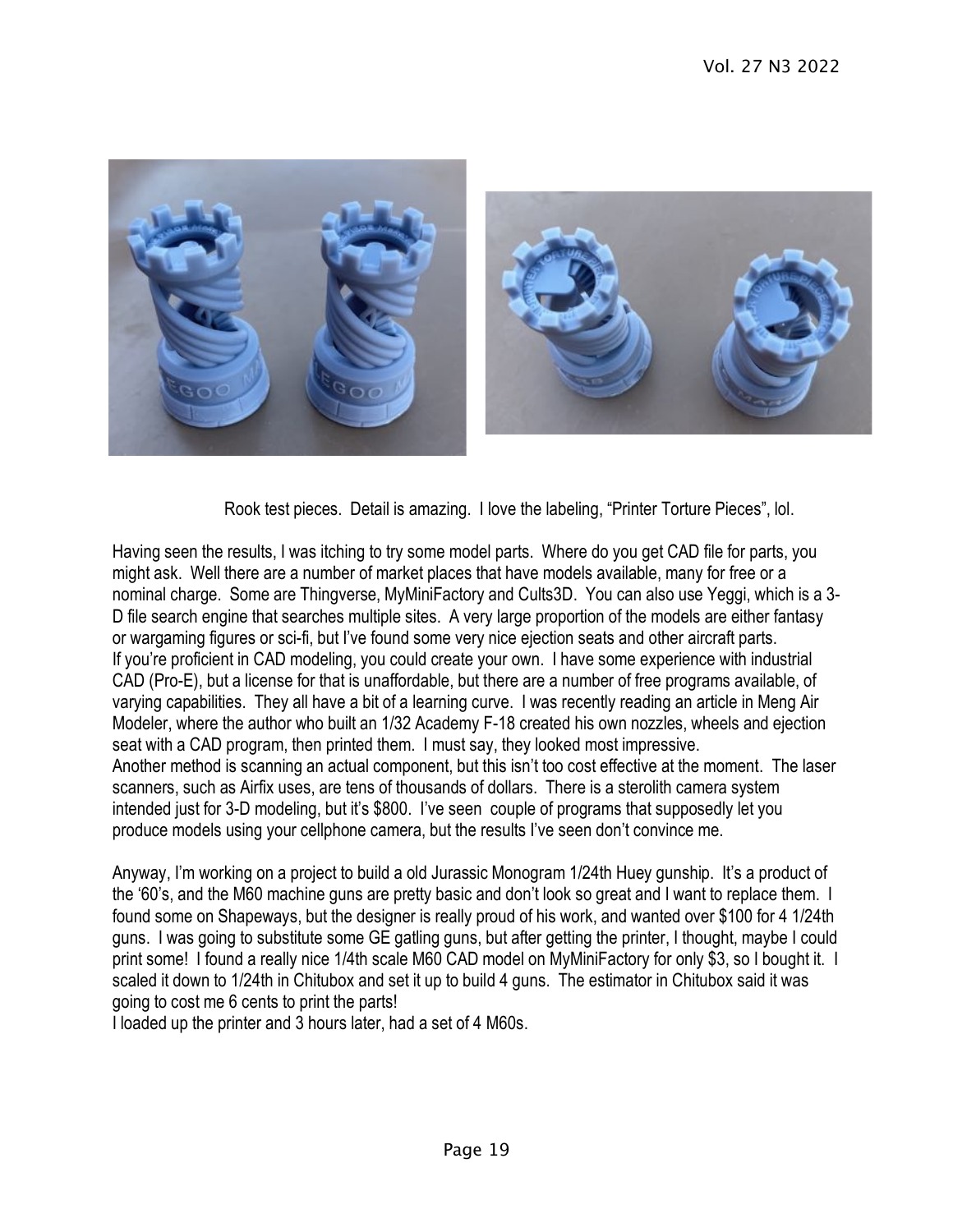

Finished M60 pieces

What do you think? The picture doesn't really do it justice – the slots in the flash hider at the end of the barrel are actually open and you can see through them. I'm convinced. I've downloaded some models of some sci-fi ships that aren't available as kits and am looking forward to trying them.



Assembled M60

There is, of course, a learning curve to this and it's not as simple as it might appear. Fortunately there's a really active user community out there, and lots of YouTube videos. Elegoo has a lot of information on their website, too, and have a great reputation for customer service. I'm a convert! More to come!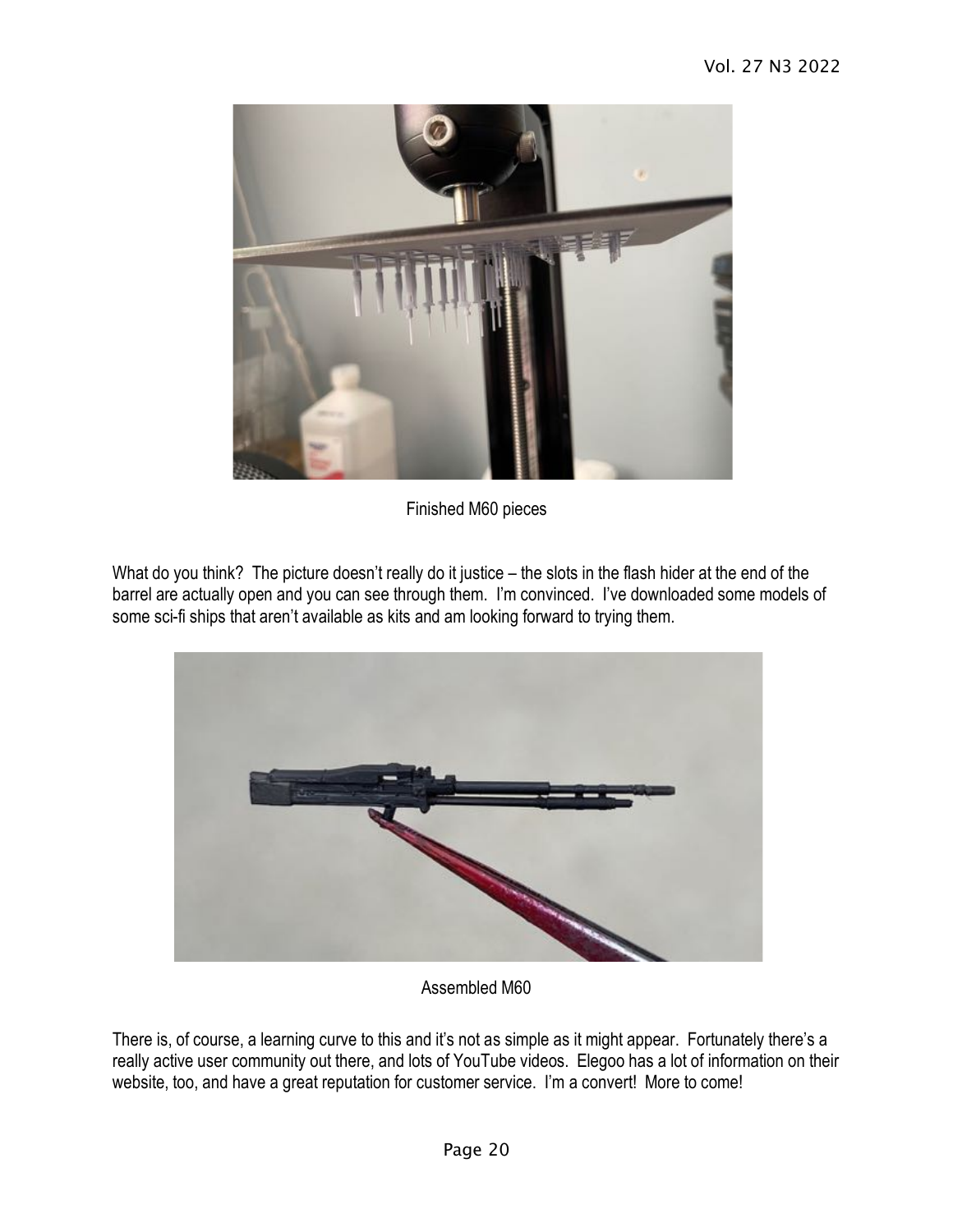# Member Show and Tell, 26<sup>th</sup> COVID Edition

Stephen has finished a beautiful 1/48<sup>th</sup> A-4L Skyhawk from the still-nice Hasegawa kit. You can never have to many Hasegawa Scooters (I have something like 7…)



From Stephen: "Here is my A-4L from Hasagawa. I added drop tanks from Phase Hanger Resin, quick boost seat and the Zoom set from Eduard. The "L" had "E\F" avionics stuffed into a "C". It retained the smaller engine.